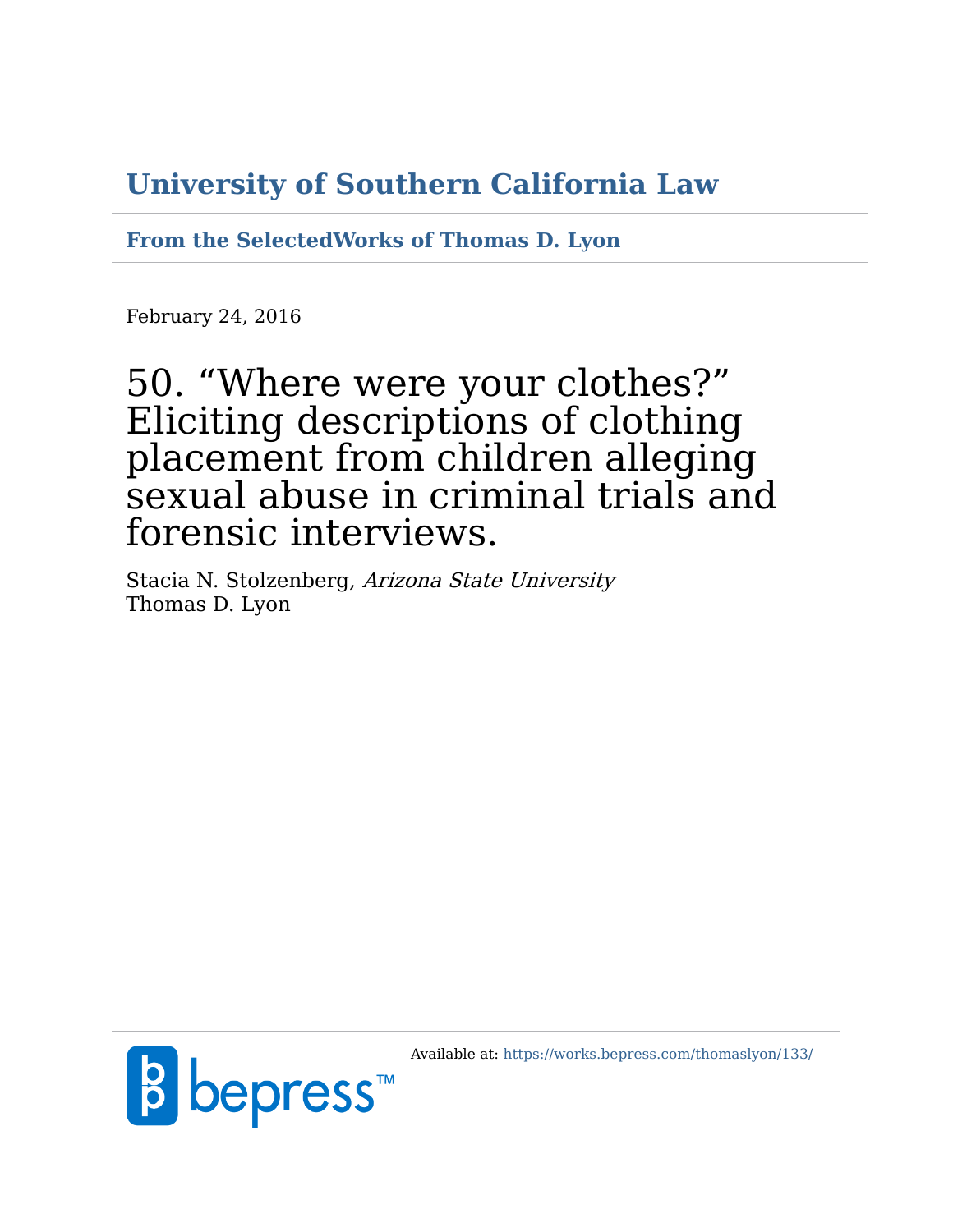

The British **Psychological Society** 

www.wileyonlinelibrary.com

# 'Where were your clothes?' Eliciting descriptions of clothing placement from children alleging sexual abuse in criminal trials and forensic interviews

Stacia N. Stolzenberg $^{\mathrm{I}*}$  and Thomas D. Lyon $^2$ 

1 Arizona State University, Phoenix, Arizona, USA  $^2$ University of Southern California, Los Angeles, California, USA

Purpose. This study examined how children alleging sexual abuse are asked about clothing placement during abusive episodes, both in criminal trials and forensic interviews. The placement of clothing is of great importance, because it facilitates distinguishing abusive touch from non-abusive touch, as well as the severity of abuse when the touching is in fact sexual. If clothing has not been removed, then sexual abuse appears less likely and certain types of sexual contact are physically impossible (or at least highly improbable).

**Methods.** We examined how trial attorneys ( $n = 142$ ) and forensic interviewers in investigative interviews ( $n = 155$ ) questioned 5- to 12-year-olds about the location of clothing during alleged sexual abuse. To do so, we identified all question–answer pairs that included references to clothing placement, and coded for the clothing item mentioned, whether the interviewer elicited information about clothing placement or the child spontaneously provided such information, question type, and response type.

Results. Discussions about clothing placement were commonplace in both settings, particularly in court. Fewer than one in five question–answer pairs about clothing placement were spontaneous mentions by children; the questioner elicited most discussions. When interviewers asked wh- questions rather than yes/no and forcedchoice questions, children provided more elaboration, more detailed clothing information, and were over six times more likely to describe clothing placement in a fashion that could not be captured by a single preposition (e.g., neither on nor off).

Conclusions. The findings suggest that descriptions of clothing placement are subject to serious misinterpretation when closed-ended questions are asked.

In cases of alleged child sexual abuse, descriptions of clothing placement are often critical. If the child describes some sort of genital contact, whether clothing was removed or displaced facilitates discriminating between sexually motivated touching and incidental, accidental, or appropriate affectionate touching, as well as the severity of the touching if it was in fact sexually motivated. When touching is genital, whether it is skin-to-skin increases the likelihood that the touching is abusive. Furthermore, the extent to which the child is capable of providing elaborative details regarding the alleged abuse is a means by which his or her credibility is assessed, and clothing displacement is a central aspect of the abusive event. If the child is incapable of providing details, if the details are inconsistent within and across interviews, or if the details appear logically inconsistent with the alleged

<sup>\*</sup>Correspondence should be addressed to Stacia N. Stolzenberg, School of Criminology and Criminal Justice, Arizona State University, 411 N. Central Ave., Suite 600, Phoenix, AZ 85004, USA (email: stacia.stolzenberg@asu.edu).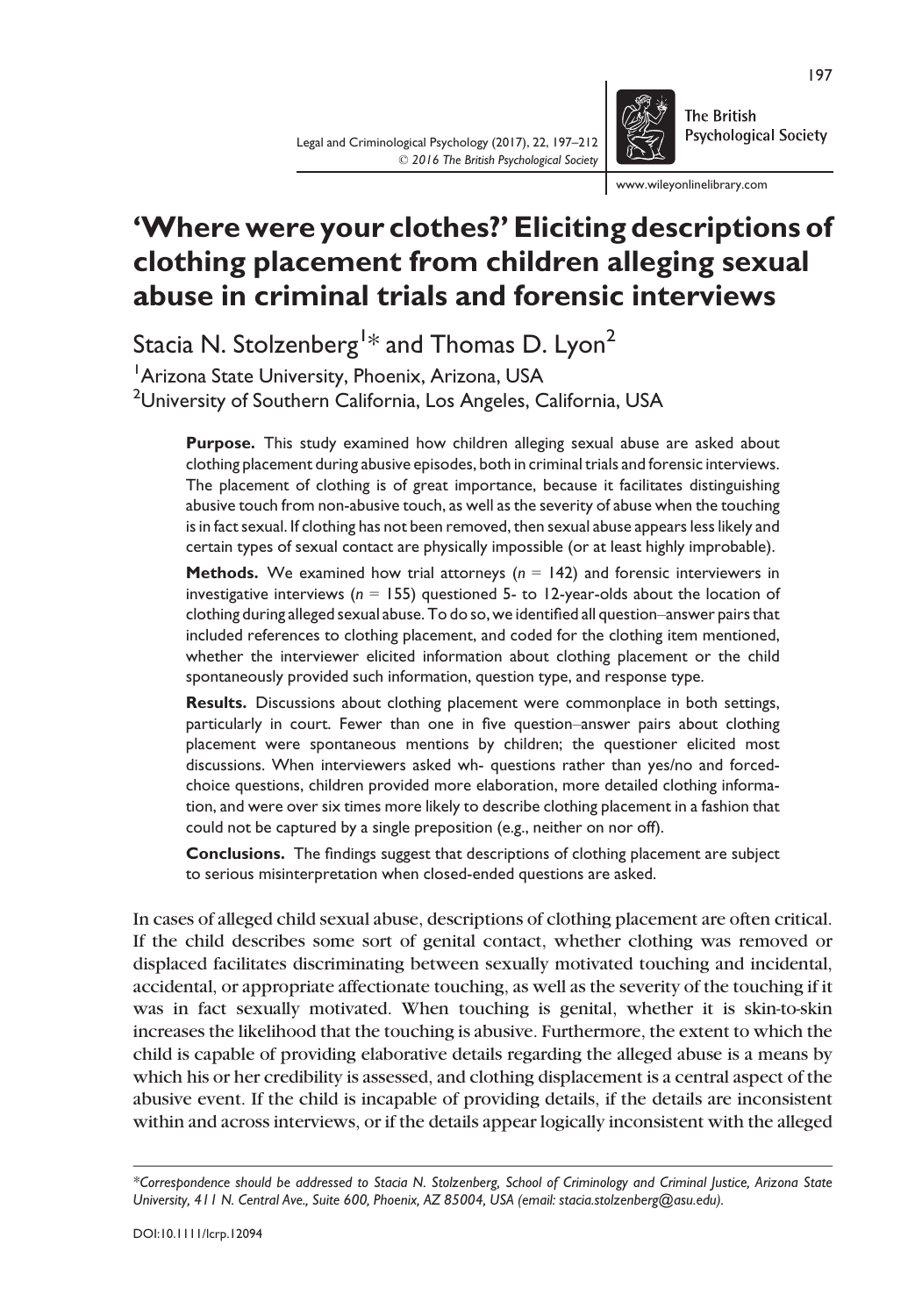sexual acts, the child is less likely to be believed, and allegations are less likely to be substantiated. This study examines how attorneys and forensic interviewers question children about the location of clothing during abusive episodes in cases of alleged child sexual abuse. The purpose is to assess how often clothing placement is discussed, what type of questioning is used, and whether and when children can provide clear descriptions about clothing placement. We were particularly interested in whether closed-ended questions would increase the potential for misinterpretation of children's reports.

The potential difficulties are illustrated in State v. Emmett (1992), a case from the Supreme Court of Utah. The Court reversed a sexual abuse conviction against the defendant, who was charged with sodomizing his 5-year-old son. The Court noted that '[t] he only direct evidence of sodomy came from the testimony of the alleged victim, who stated that his father had 'put his front private in my back private'' (p. 783). In discussing why procedural errors in the case were not harmless, and justified reversal, the Court emphasized its doubts about the strength of the sodomy allegation based on the 'somewhat conflicting and confused testimony' of the child (p. 786). 'The child was not certain whether he was clothed during the incident, and he testified that he thought his father was clothed' (p. 786).

Unfortunately, the Court did not report how the child was asked about clothing. Research examining how children are questioned about sexual abuse in court has shown that yes/no questions predominate (Andrews, Lamb, & Lyon, 2015; Hanna, Davies, Crothers, & Henderson, 2012; Klemfuss, Quas, & Lyon, 2014; Stolzenberg & Lyon, 2014). Hence, it is likely that the child in Emmett was asked yes/no questions about his and the defendant's clothing placement (e.g., 'Were your/his clothes on?' or 'Were your/his clothes off'?).

The problem with yes/no questions about clothing placement is that they are likely to elicit underinformative and therefore misleading answers from children. If clothes are partially removed, then one could say that they are both on and off. There are several reasons, however, to suspect that children will not respond to yes/no questions in such an elaborate fashion. First, research has found that when presented with binary judgment tasks, children under seven will accept statements that are logically true but pragmatically misleading (Katsos & Bishop, 2011). For example, if presented with a scenario in which a mouse ate all the carrots, children will accept as correct a statement that the mouse ate 'some' of the carrots. Analogously, if asked about a situation in which clothes are partially on and partially off, children might endorse statements that the clothes were 'on' (as well as 'off'). Second, when answering questions, young children exhibit formal reticence, in which their responses to questions are minimally sufficient given the form of the question. When asked yes/no questions, they tend to provide unelaborated 'yes' and 'no' responses (Stolzenberg & Lyon, 2014). Among younger and more impulsive children, this includes their responses to do you know/do you remember wh- questions, which explicitly are yes/ no but implicitly wh- (Evans, Stolzenberg, Lee, & Lyon, 2014). That is, they will respond to questions such as 'Do you remember when it was?' with an unelaborated 'Yes'. Children's formal reticence suggests that their misleading answers to questions about clothing will extend to forced-choice questions, that is questions that provide options conjoined with 'or', such as 'Were your clothes on off?'). When asked forced-choice questions, young children tend to choose one of the responses, even when neither response is correct (Peterson & Grant, 2001; Rocha, Marche, & Briere, 2013). Children exhibit these response tendencies even when they do not know the answers to the questions; that is, they are disinclined to provide 'I don't know' answers to yes/no and forced-choice questions (Memon & Vartoukian, 1996; Poole & Lindsay, 2001; Rudy & Goodman, 1991).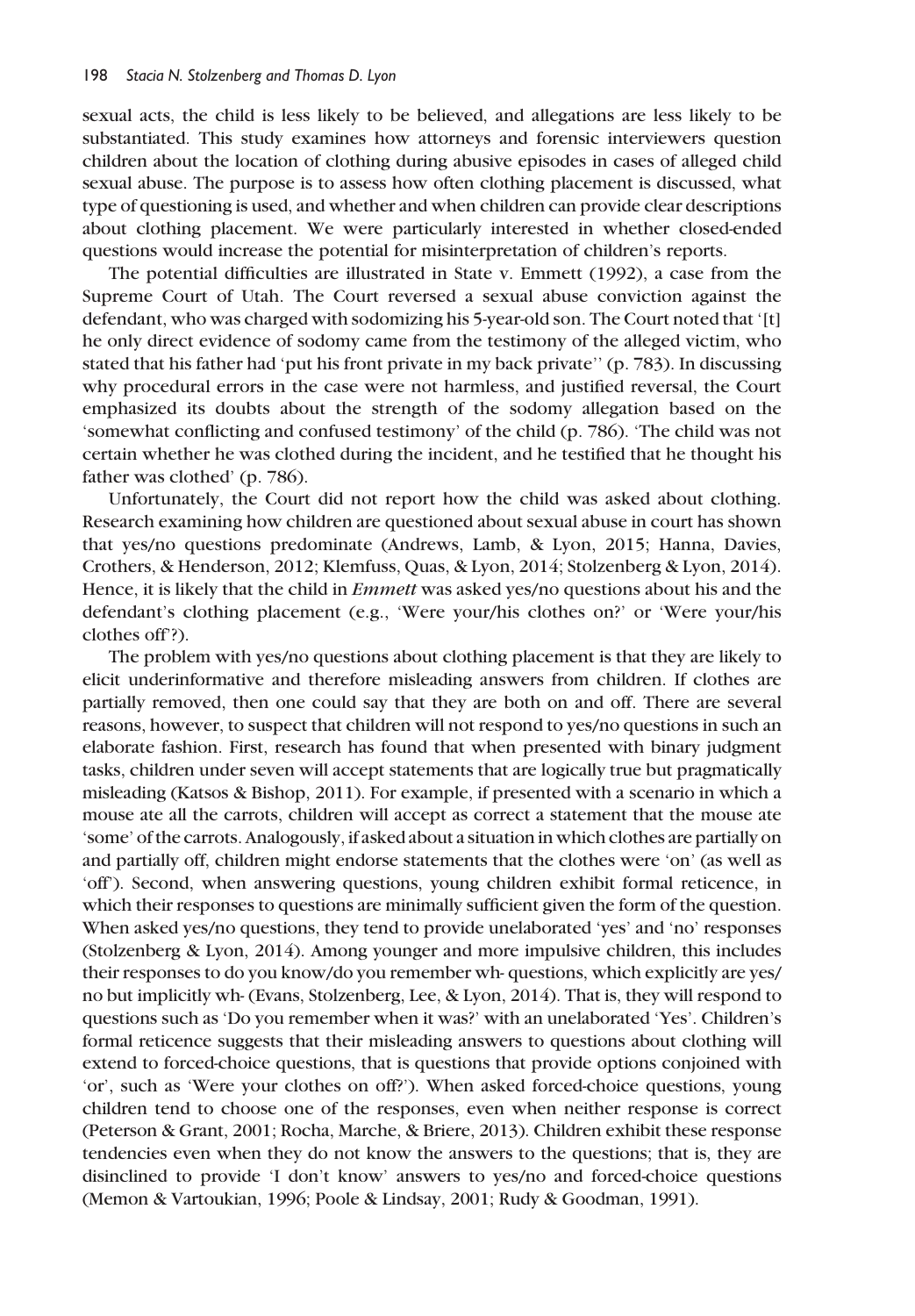No research has assessed how children describe clothing placement, particularly in cases of child sexual abuse where such descriptions are critical. Despite the lack of research, commentators have offered interviewers advice about how they should ask children about clothing placement when investigating sexual abuse allegations. First, a number of authors have argued that forced-choice questions are appropriate, and may be made less problematic by adding a 'something else' option (e.g., 'Were your clothes on or off, or something else?') (Anderson et al., 2010; Bourg et al., 1999; Faller, 2000; Oregon Department of Human Services, 2012). As Rocha et al. (2013) point out, however, the 'something else' option has not been empirically tested. Therefore, it is unknown whether children often (or appropriately) choose the 'something else' option. Second, some have argued that interviewers should avoid yes/no and forced-choice questions and instead ask wh- questions such as 'Where were your clothes?' or 'Where were his clothes?' (APSAC, 2012; Lyon, 2005). This advice is based on the general principle that wh- questions are more productive and less likely to lead to commission errors (Lamb, Hershkowitz, Orbach, & Esplin, 2008). Others argue that wh- questions about clothing are 'ambiguous questions that have no boundaries to guide or direct a response' (Anderson *et al.*, 2010), and may require more specific follow-ups. Again, no research has examined how children respond to wh- questions about clothing placement. One potential problem is that children's formal reticence may lead them to provide incomplete answers even to wh- questions. Young children initially provide 'singleton' responses to wh- questions that call for exhaustive answers (e.g., 'who' questions) (Roeper, Schulz, Pearson, & Reckling, 2007).

Questions about clothing placement may be further complicated by reference to prepositions that young children may not fully understand. A substantial amount of research has examined young children's emerging understanding of prepositions, but its implications for questioning children about placement clothing is unclear (Bowerman, 1996; Clark, 1973; Grieve, Hoogenraad, & Murray, 1977; Wilcox & Palermo, 1975). Children develop an association of 'on' with support, 'in' with containment, 'under' with occlusion, and 'up' with verticality (Clark, 1978, 2004; Johnston & Slobin, 1979; Tomasello, 1987). However, several researchers have noted that children exhibit an early understanding of the word 'on' as part of phrases like 'put your clothes on', in which case 'on' is not a preposition, properly speaking, but a verb particle. Verb particles can grammatically be moved in a sentence, whereas prepositions cannot; one can say, 'Put on your clothes' or 'Put your clothes on' (Kelly, 2002; Tomasello, 1987). Whether this distinction matters to children's comprehension is unknown.

Finally, there are reasons to believe that there may be significant differences in how questions are asked, and how children respond, when examining both criminal trials and forensic interviews in the same investigation. Court trials may be an especially stressful experience for children (Goodman *et al.*, 1992), and as such, they may be less inclined to provide accurate and complete responses (Hill & Hill, 1986; Saywitz & Nathanson, 1993). In court, the children must confront the defendant, there is often little rapport building to ease the child (Ahern, Stolzenberg, & Lyon, 2015), and attorney questions may be intentionally direct as a means of controlling the testimony of child witnesses (Myers, 1986). In contrast, forensic settings are often much more intimate, with interviewers more likely to engage in rapport building to increase children's comfort and productivity (Hershkowitz, 2011). In addition, forensic interviewers are instructed to ask open-ended questions, as a means of minimizing suggestiveness and facilitating completeness (Lamb et al., 2008).

The purpose of this study was to assess questions and answers regarding clothing placement in child sexual abuse trials and forensic interviews. We hypothesized that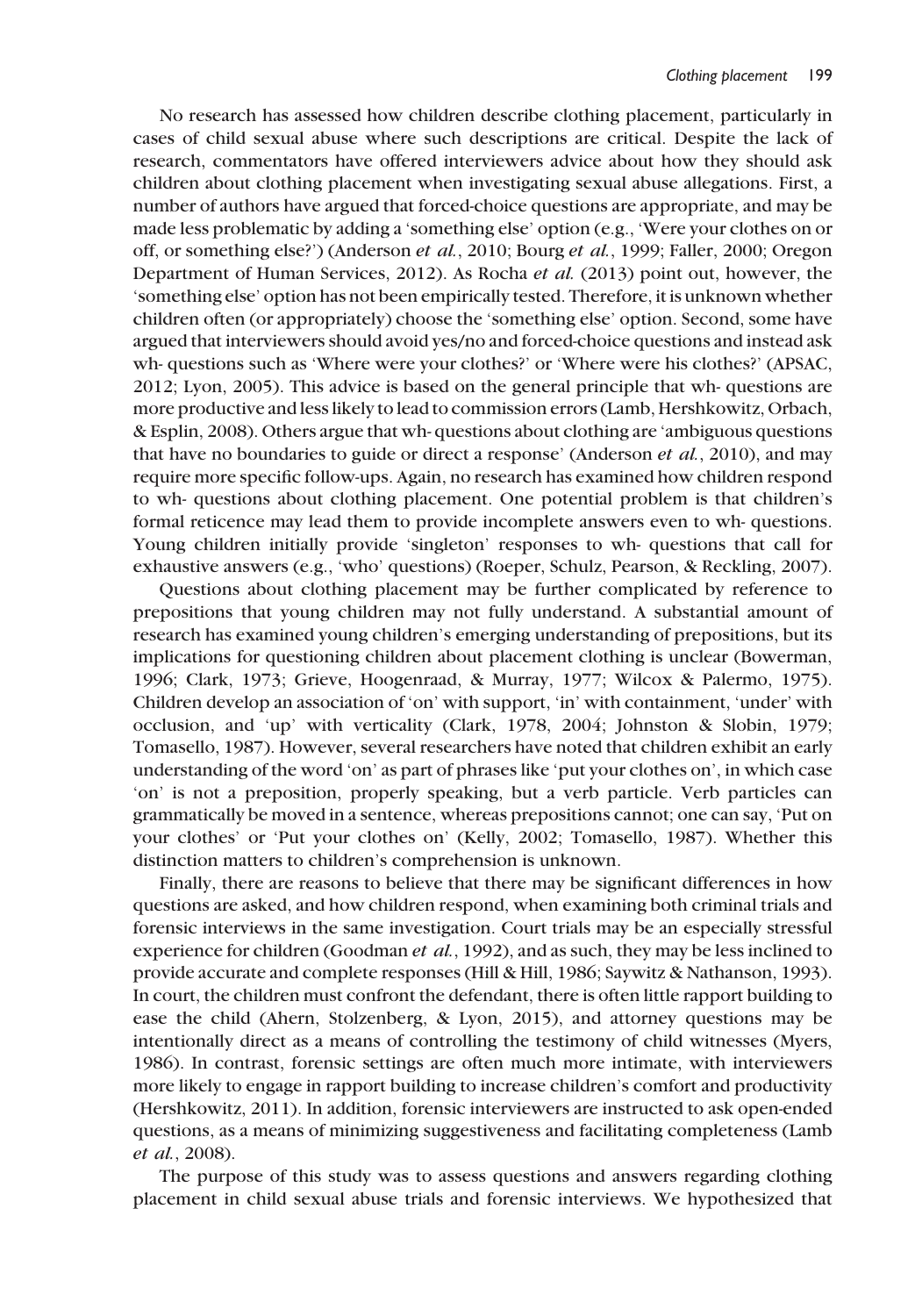questions about clothing placement would predominantly be yes/no and forced-choice, especially in court. Further, we predicted that when asked yes/no and forced-choice questions, children would predominantly provide unelaborated descriptions of clothing placement. Consistent with prior research, we predicted that wh- questions would be more likely to elicit detailed clothing descriptions than closed-ended questions. Finally, and most importantly, we hypothesized that wh- questions would be more productive beyond traditional measures; we predicted that wh- questions would elicit more intermediate answers (responses that cannot be characterized by a single preposition). This final hypothesis is central, as an incorrect selection of a proffered response ('Were your pants on?' 'Yes') might misstate circumstances that are critical to substantiating sexual abuse.

# Method

To assess how children alleging sexual abuse are questioned about clothing placement, we examined criminal trial testimonies and forensic interviews.

#### Trial testimonies

Pursuant to the California Public Records Act (California Government Code 6250, 2010), we obtained information on all felony sexual abuse charges under Sect. 288 of the California Penal code (sexual abuse of a child under 14 years of age) filed in Los Angeles County from 2 January 1997 to 20 November 2001 ( $N = 3,622$ ). Sixty-three percentage of these cases resulted in a plea bargain ( $n = 2,275$ ), 23% were dismissed ( $n = 833$ ), and 9% went to trial ( $n = 309$ ). For the remaining 5% of cases, the ultimate disposition could not be determined because of missing data in the case-tracking database. Among the 309 cases that went to trial, 82% led to a conviction ( $n = 253$ ), 17% an acquittal ( $n = 51$ ), and the remaining five cases were mistrials.

For all convictions that are appealed, court reporters prepare a trial transcript for the appeals court. Because criminal trial transcripts are public records (Estate of Hearst v. Leland Lubinski, 1977), we received permission from the Second District of the California Court of Appeals to access transcripts of appealed convictions. We paid court reporters to obtain transcripts of acquittals and non-appealed convictions. Given funding limitations, we prioritized the acquisition of acquittals. We obtained transcripts for 235 of the 309 cases, which included nearly all of the acquittals and mistrials (95% or 53/56) and 71% (182/253) of convictions.

For the purposes of the present investigation, we selected the cases ( $n = 103$ ) in which children 12 or younger testified ( $n = 142$  children); there were 21 cases with multiple children alleging against the same defendant. The children were 5–12 years of age ( $M = 9.07$ ,  $SD = 1.87$ ). In the sample selected, 75% of cases resulted in a conviction, 21% in an acquittal, and 3% in a mistrial.

#### Forensic interviews

Two Child Advocacy Centers in Los Angeles County shared video recordings of forensic interviews with children conducted from 2004 to 2013 pursuant to parents' and guardians' consent to utilize anonymized versions of the interviews for training purposes  $(n = 421)$ . Children had been referred for interviews by child protective services and/or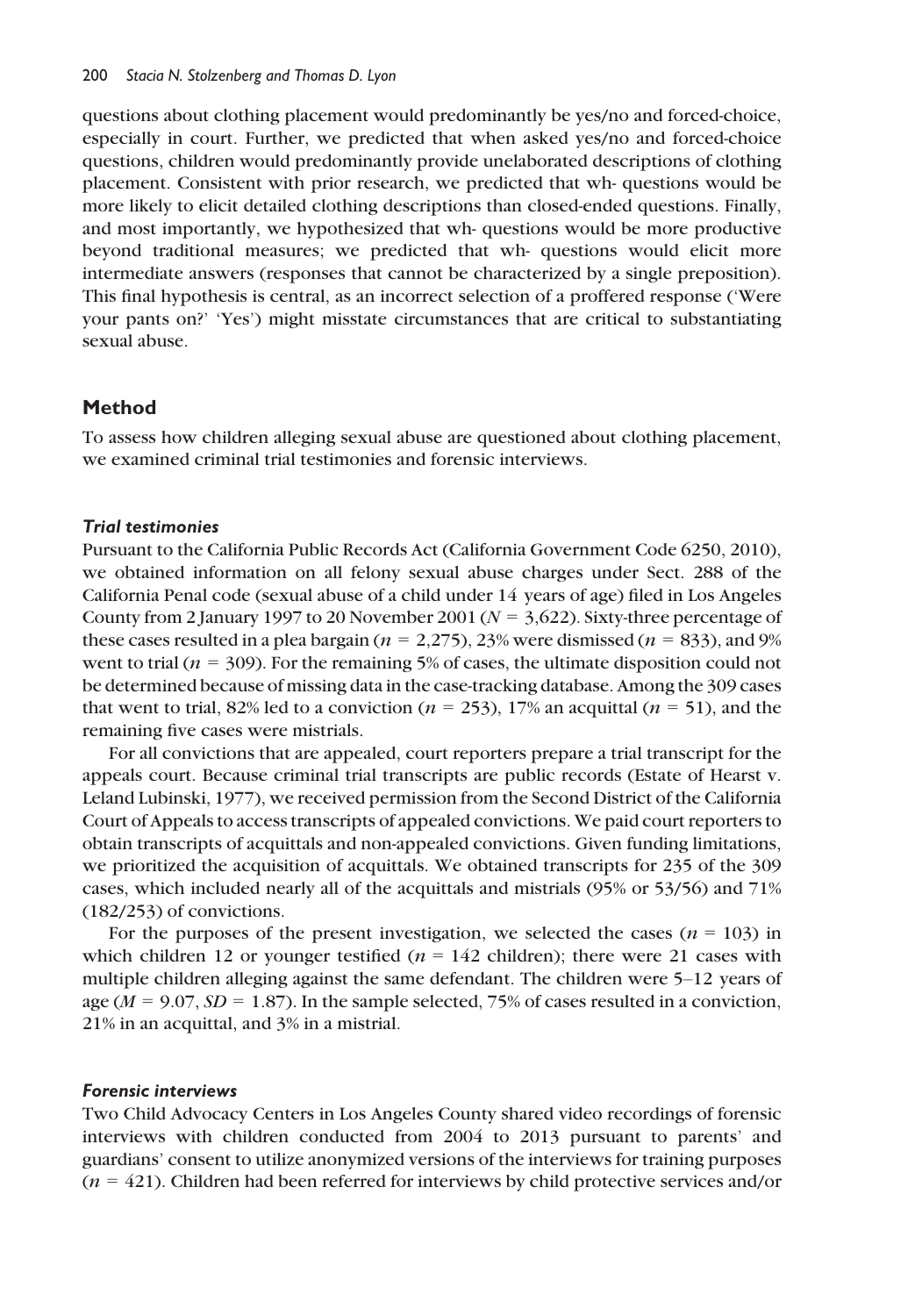law enforcement based on suspicions of child maltreatment. The interviewers had received unspecified amounts of training, though because of their employment and location had typically at least received the basic California Forensic Interview Training for California offered by the California Child Abuse Training and Assistance Center, which emphasizes the need to avoid yes/no and forced-choice questions. We created transcripts of the interviews that did not contain any individually identifying information. Transcripts were eligible for this study if the child was between 5 and 12 years of age, their interview was conducted in English, and they disclosed sexual abuse during the interview. These eligibility requirements yielded a sample of 155 children ( $M_{\text{age}} = 7.50$ ,  $SD_{\text{age}} = 2.28$ ).

#### Coding

We identified all question–answer pairs that included references to clothing placement occurring in the past (thus excluding questions such as 'What is the defendant wearing?'). We coded for the clothing item mentioned, whether the interviewer elicited information about clothing placement or the child spontaneously provided such information, question type, and response type. Question type was categorized as wh- (what, how, where, when, why, who), yes/no (including 'Do you remember' and 'Do you know' questions), forced-choice, or suggestive. Suggestive questions included both tag questions (e.g., 'He took your clothes off, right?') and negative term questions (e.g., 'Didn't he take your clothes off?'). Forced-choice questions were additionally coded for whether they added a 'something else' option. Response type was coded as 'I don't know', unelaborated (answering only 'yes' or 'no' to a yes/no question, or choosing an explicitly provided response to a forced-choice question), or elaborated (providing a response beyond yes/no or information that is contained in the question). In addition, we coded whether questions or responses included a preposition (or preposition-like word, such as a verb particle that can act as a preposition), and what prepositions were mentioned. Finally, we coded for whether children provided detailed clothing responses and intermediate answers. Detailed clothing responses provided more information about clothing than simply a preposition (e.g., 'He pulled off my pants', because the response goes beyond reporting that the pants were 'off'). Responses were coded as intermediate answers when the description of clothing placement could not be captured by a single preposition; instead the placement of clothing was more complex (e.g., 'My pants were on my knees', because the pants were neither completely 'on' nor 'off'). Two research assistants coded all question–answer pairs to reliability, independently coding 20% of the transcripts with all variables having a minimum reliability of  $\kappa = .80$ . Age was considered both as a scale variable, and as a categorical variable: younger (4- to 8-year-olds) and older (9- to 12-year-olds) children.

# Results

Across the 297 interviews, 72% had question–answer pairs that focused on clothing descriptions during abuse, and this occurred on average, five times per case  $(SD = 7.30)$ . There was a significant difference in both the proportion of cases with instances,  $\chi^2(1, N = 297) = 7.65, p = .006$ , Cramer's  $V = .16$ , and the average number of instances,  $t(295) = 2.89, p = .004, SE = 0.84, 95\%$  CI (0.77, 4.06) between the criminal (80% of cases,  $M_{\text{instances}} = 6.65$ ,  $SD_{\text{instances}} = 8.91$  and forensic (65% of cases,  $M_{\text{instances}} = 4.24$ ,  $SD<sub>instances</sub> = 5.18)$  samples. There was no relation between the age of the child and the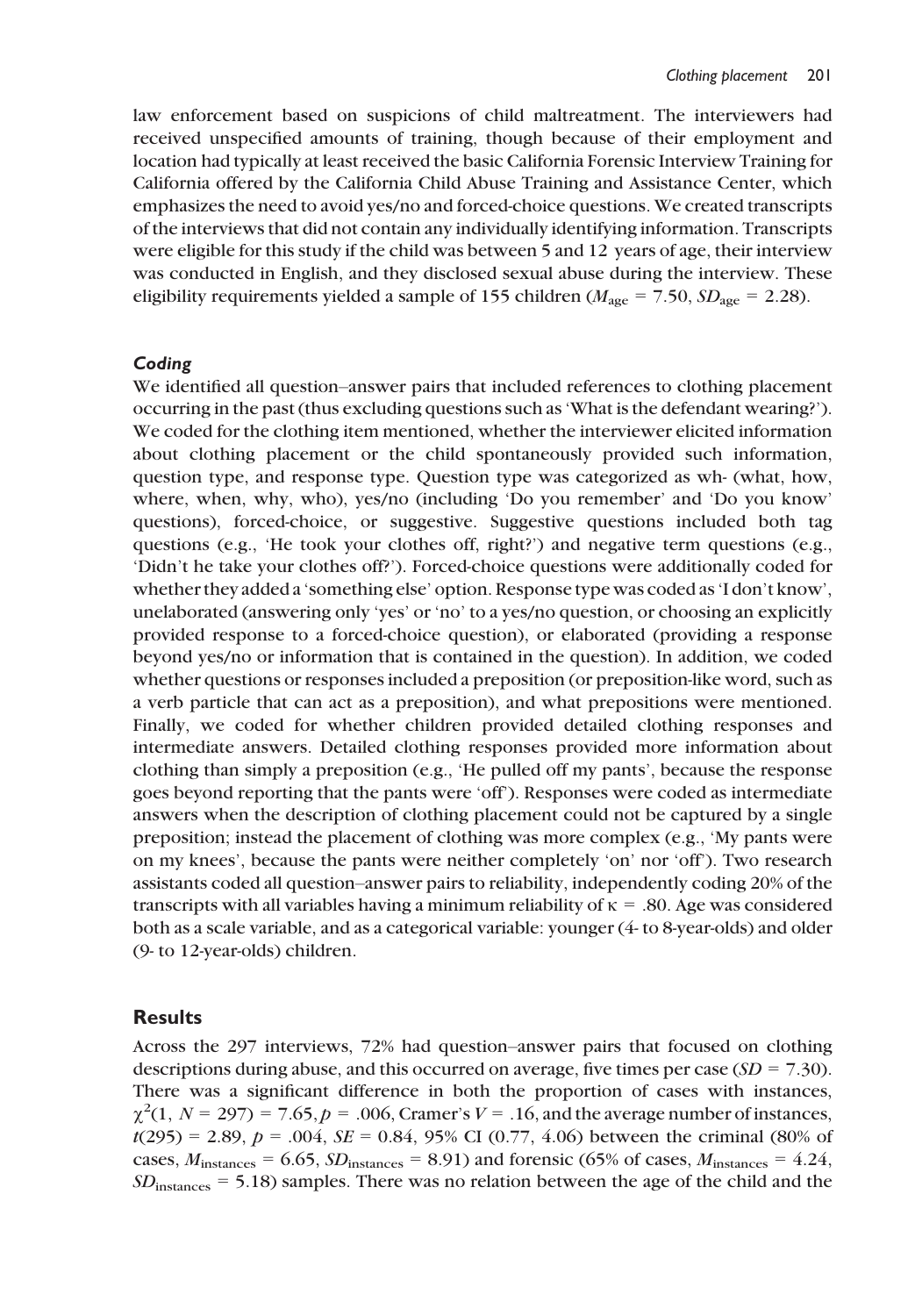number of question–answer pairs about clothing placement in trial questioning; however, there was for forensic interviews,  $r(155) = .27$ ,  $p = .001$ ; younger children had fewer question–answer pairs ( $M = 4.56$ ,  $SD = 6.10$ ) than older children ( $M = 6.36$ ,  $SD = 8.39$ ). Given the significant differences in the two samples, sample type is considered in subsequent analyses.

In the 297 cases, there were 1,610 eligible question–answer pairs about clothing placement, 81% inquired about clothing placement in the question; the remaining 19% of question–answer pairs had spontaneous mentions of clothing placement in the child's answer only, with an average of one instance per case  $(SD = 2.03)$ . Children were less likely to spontaneously discuss clothing placement in criminal (28% of cases had at least one instance; 12% of question–answer pairs were spontaneous mentions;  $M_{\text{instance}} = 0.73$ ,  $SD<sub>instance</sub> = 1.72$ ) compared with forensic questioning (41% of cases had at least one instance; 29% of question–answer pairs were spontaneous mentions;  $M_{\text{instance}} = 1.30$ ,  $SD_{\text{instance}} = 2.25$ ,  $\chi^2(1, N = 297) = 5.61$ ,  $p = .018$ , Cramer's  $V = .14$ ,  $\chi^2(1, N = 11)$ 1,610) = 68.39,  $p < .001$ , Cramer's  $V = .21$ ,  $t(295) = 2.47$ ,  $p = .014$ ,  $SE = 0.23$ , 95% CI (0.12, 1.04). Spontaneously describing clothing placement was unrelated to age of the child. In addition, spontaneous descriptions of clothing placement most commonly occurred in response to a wh- question (86%), and otherwise occurred in response to yes/ no inquiries. Children's spontaneous productions of clothing location ( $n = 305$ ) were almost always detailed (providing information beyond a single preposition, 89%) and frequently intermediate (cannot be defined by a single preposition, 33%). Subsequent analyses are restricted to children's responses to questions that specifically referenced clothing placement.

#### Question and response characteristics

Descriptive statistics for interviewer questions and children's responses are presented in Table 1. Question type varied significantly for the two samples,  $\chi^2(4, N = 1,305) = 363.27$ ,  $p < .001$ , Cramer's  $V = .52$ ; in trial interviews, yes/no questions were most common, compared with forensic interviews where wh- questions were most common. Whereas forensic interviewers did not vary question type by the age of the child, trial attorneys asked more forced-choice (14%) and suggestive questions (10%) of younger children than of older children 9% and 4%, respectively), while asking more wh- questions (11%) and yes/no (69%) of older children than younger children (7% and 62%, respectively),  $\chi^2(4, N = 830) = 23.07, p < .001$ , Cramer's  $V = .16$ . A subsequent analysis examined, specifically in the trial sample, whether there were differences between prosecutors and defence attorneys. Prosecutors asked 68% of the eligible question–answer pairs. Prosecutors asked more wh- questions (12%) and forced-choice questions (15%) than defence attorneys (4% wh-, 3% forced-choice), whereas defence attorneys asked more yes/no (79%) and suggestive questions (15%) than prosecutors (yes/no 71%, suggestive, 2%),  $\chi^2$ (3, N = 830) = 83.49, p < .001, Cramer's V = .32.

Children's response type by question type by sample is displayed in Figure 1. A binary logistic regression was conducted on children's elaborative responses (compared with their unelaborated responses, combining 'I don't know' responses with unelaborated), with age (scale), question type, and sample (forensic/trial) entered simultaneously. The results are presented in Table 2. There was a main effect for question type, whereby whquestions were more likely to elicit elaborative responses. Children typically provided unelaborated answers to the closed-ended questions; they provided elaborative responses to only 17% of the yes/no questions and 19% of the forced-choice questions. In addition,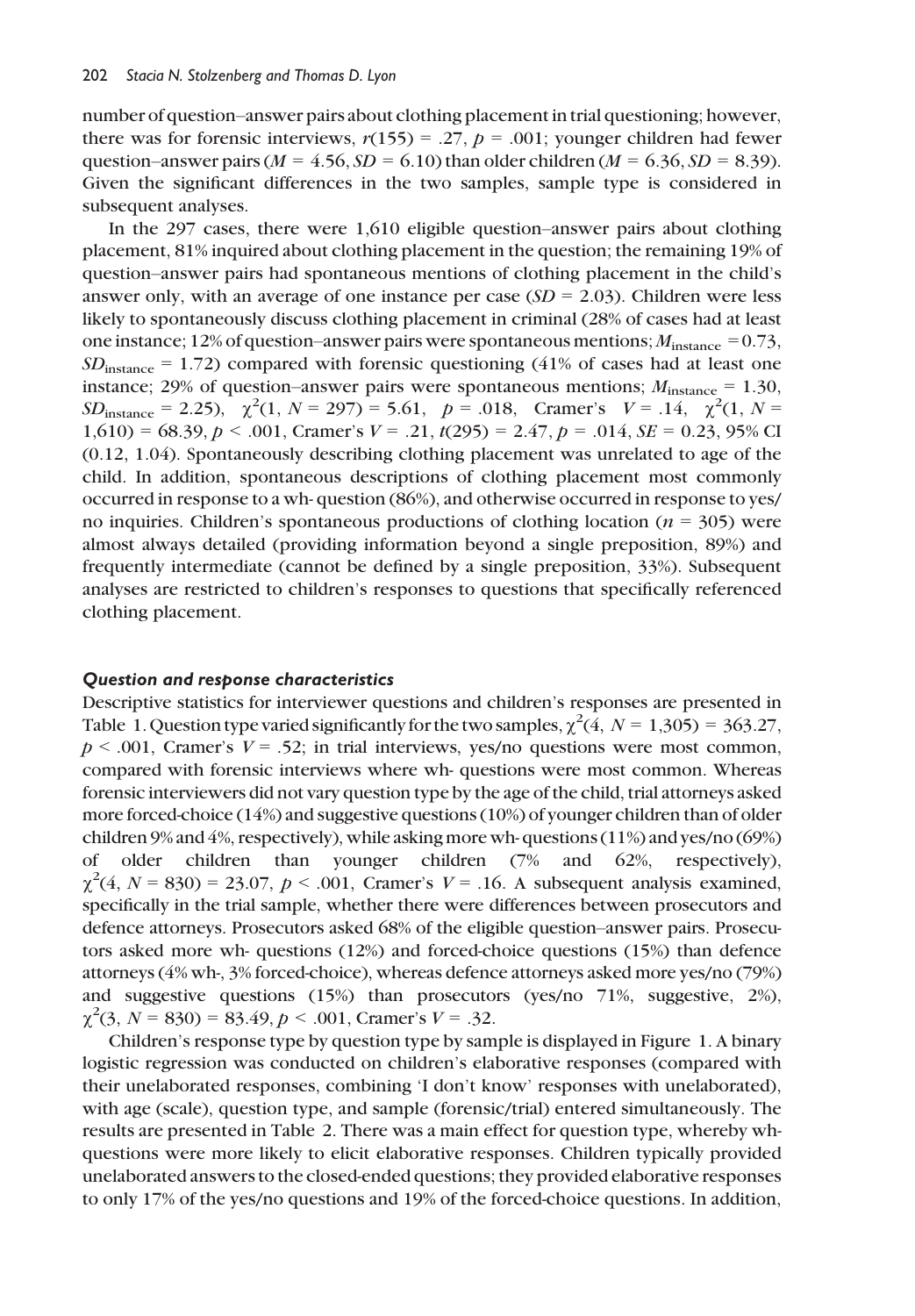|                        | % Forensic ( $n = 475$ ) | % Trial ( $n = 830$ ) | % Overall $(N = 1,305)$ |
|------------------------|--------------------------|-----------------------|-------------------------|
| Question type          |                          |                       |                         |
| Wh-                    | 52                       | 9                     | 25                      |
| Do you remember/know   |                          |                       |                         |
| Yes/No                 | 30                       | 67                    | 53                      |
| Forced-choice          | 17                       |                       | 13                      |
| Suggestive             | 0                        | 6                     |                         |
| Response type          |                          |                       |                         |
| Elaborative            | 61                       | 20                    | 35                      |
| Unelaborative          | 34                       | 73                    | 59                      |
| I don't know/uncertain |                          |                       | 6                       |

Table 1. The proportion of question types and response types by sample



Figure 1. The proportion of question–answer pairs for forensic and criminal transcripts that included a suggestive, forced-choice, yes/no, or wh- question, along with the associated child's relative responses rates for 'I don't know', unelaborated, and elaborated responses.

there was a main effect for sample, whereby trial attorneys were less likely to elicit elaborative responses (21%) than forensic interviews (61%). Overall, 'I don't know' responses were uncommon (9% of wh- questions, 6% of yes/no questions, 2% of forcedchoice questions).

#### Prepositions and descriptions of clothing placement

Most frequently, interviewers inquired about single items of clothing (49%) or clothing generally (e.g., 'Were your clothes on?'), and the remaining 16% inquired about multiple pieces of clothing simultaneously. Sixty-eight percentage of inquiries about clothing placement included a preposition, and this was more likely to occur in the trial transcripts (78%) than in the forensic transcripts (50%),  $\chi^2(1, N = 1,305) = 113.17, p < .001$ , Cramer's  $V = .29$ . Trial and forensic inquiries differed in prepositions used,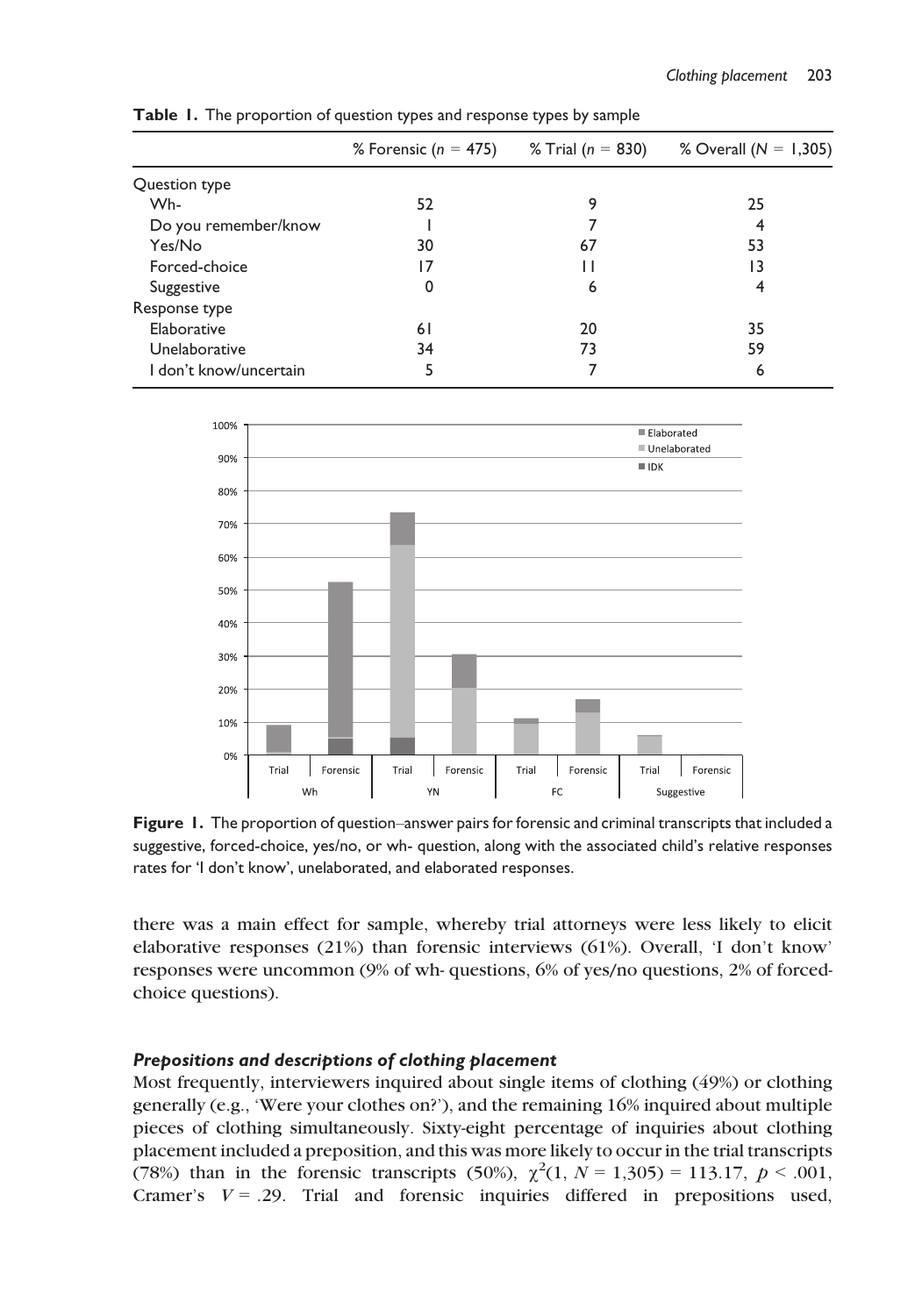$\chi^2$ (4, N = 887) = 54.88, p < .001, Cramer's V = .26. Attorneys were significantly more likely to ask about 'on' or 'off' (63% attorneys, 45% forensic interviewers), while forensic interviewers were more likely to ask about 'over' or 'under' the clothes (5% attorneys, 20% forensic interviewers),  $\chi^2(1, N = 599) = 54.38, p < .001$ , Cramer's  $V = .30$ . Descriptive statistics assessing preposition usage are presented in Table 3.

Of particular interest was whether wh- questions would be more likely to elicit detailed clothing descriptions and intermediate answers. The reader will recall that detailed clothing descriptions entailed providing more information than a single preposition (e.g., detailed: 'He took my pants off' vs. non-detailed: 'My pants were off'), and intermediate answers were inconsistent with a single proposition (e.g., intermediate: 'My pants were around my ankles' vs. non-intermediate: 'My pants were on'). Because they are particularly informative responses, we provide examples of intermediate answers in Table 4.

We conducted a binary logistic regression on children's detailed clothing responses, with age (scale), sample (forensic/criminal), and question type (wh-, yes/no, and forcedchoice) entered as predictors on a single step. Table 5 presents the results. Age, sample, and question type were all significant predictors. Older children gave more detailed descriptions (61%) than younger children (39%). Children gave fewer detailed descriptions in trial questioning (10%) than in forensic questioning (29%). Children gave more detailed descriptions to wh- questions (45%) than to yes/no (7%) or forced-choice (7%) questions.

We also conducted a binary logistic regression on children's intermediate answers. Table 6 presents the results. Age and question type were significant predictors. Older

|                                     | df | Wald                 | B       | SE(B) | Odds ratio |
|-------------------------------------|----|----------------------|---------|-------|------------|
| Age                                 |    | 3.14                 | 0.07    | 0.04  | 1.07       |
| Question type overall               |    | 263.22***            |         |       |            |
| Question type (Wh- referent)        |    | 56.03 <sup>***</sup> | 3.87    | 0.52  | 47.94      |
| Question type (YN referent)         |    | 1.04                 | 0.49    | 0.48  | 1.63       |
| Question type (suggestive referent) |    | 0.52                 | 0.37    | 0.52  | 1.45       |
| Sample (trial referent)             |    | $25.22***$           | $-0.88$ | 0.18  | $-0.41$    |
| Constant                            |    | $11.81***$           | $-2.00$ | 0.58  | 0.14       |
|                                     |    |                      |         |       |            |

Table 2. Binary logistic regression assessing age, sample, and question type as predictors of children's elaborative responses

Note. Model  $\chi^2(5, n = 1,305) = 610.20, p < .001$ .  $***p < .001; **p < .01$ .

Table 3. The percentage of different prepositions found in questions or answers, by sample

|                    | Forensic ( $n = 475$ Q-As) Trial ( $n = 830$ Q-As) |    | Overall ( $n = 1305$ Q-As) |
|--------------------|----------------------------------------------------|----|----------------------------|
|                    |                                                    |    |                            |
| $On/Off$ $(\%)$    | 45                                                 | 63 | 58                         |
| Over/Under (%)     | 20                                                 |    | 9                          |
| Up/Down (%)        | 22                                                 | 20 | 20                         |
| Inside/Outside (%) | 6                                                  |    |                            |
| Multiple (%)       |                                                    | 8  | 8                          |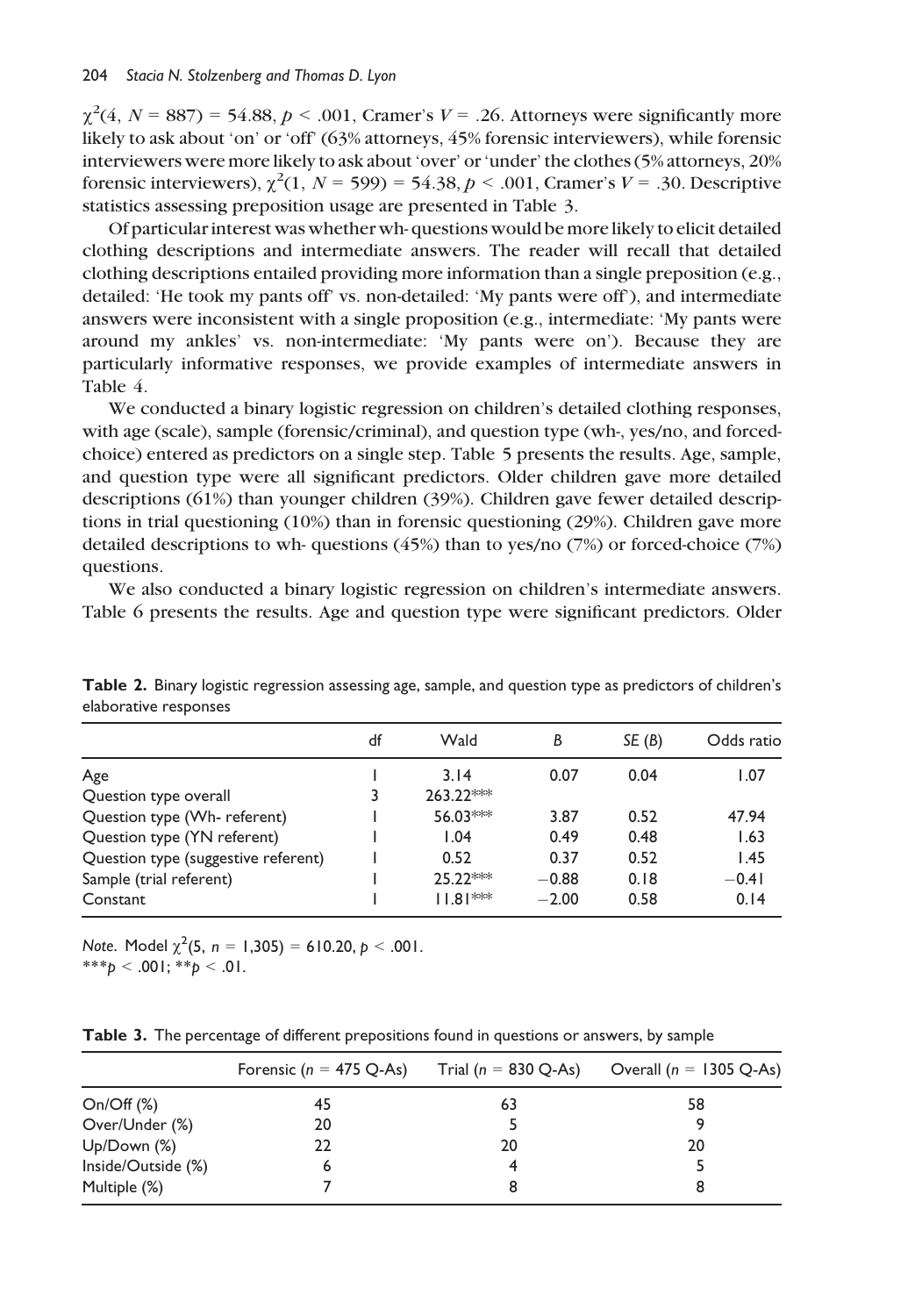| Child's<br>Age | Sample   | Question                                                                          | Answer                                                                                                                                                                                                                                                                                             |
|----------------|----------|-----------------------------------------------------------------------------------|----------------------------------------------------------------------------------------------------------------------------------------------------------------------------------------------------------------------------------------------------------------------------------------------------|
| 5              | Forensic | Q: Oh, ok. And where were your<br>clothes when this was happening?                | A: My pants were falling down when I was<br>walking, because I needed to use the<br>bathroom (ok) and I had my boxers on,<br>and my shirt was right here [motions to<br>chest]. (Oh, ok. Ok) I rolled it up                                                                                        |
| 6              | Forensic | Q: And where were your shorts?                                                    | A: On me too, its just pulled off a little bit                                                                                                                                                                                                                                                     |
| 7              | Forensic | Q: But when [suspect] touched your<br>vagina what happened to your<br>underpants? | A: He lifted them up, put his finger it in<br>(ok), touched my vagina, blood came out<br>[inaudible], blood came out of my vagina,<br>touching my underpants, we put them in<br>the trash                                                                                                          |
| 8              | Forensic | Q: How were [suspect's] pants<br>when he made you suck his private?               | A: He was wearing shorts, like, his shorts<br>were down to like his knees                                                                                                                                                                                                                          |
| 9              | Forensic | Q: When he touched you where<br>were your clothes?                                | A: He just pulled down my pants up to<br>here [points to calf]                                                                                                                                                                                                                                     |
| 9              | Forensic | Q: Ok, and how did his hand get to<br>your middle, how did it get there?          | A: Like he went under the dress, and then,<br>he felt my shorts and then he put his two<br>hands, he put one of them one of them<br>to hold up the pants stretch, and then he<br>put his hand under my underwear. And<br>all he did with his two hands, he just, he<br>just touch inside my middle |
| 9              | Criminal | Q: How far did he pull your<br>underwear down?                                    | A: All the way down to my feet                                                                                                                                                                                                                                                                     |
| 9              | Criminal | Q: Where were your panties?                                                       | A: They was down to my feet                                                                                                                                                                                                                                                                        |
| $\mathsf{I}$   | Criminal | Q: And when you wore shorts.<br>What did he do with the shorts?                   | A: He would pull them down to my knees,<br>too                                                                                                                                                                                                                                                     |
| 12             | Criminal | Q: How far off his body did he<br>take off his pants?                             | A: It wasn't like – it was on his waist but<br>only his zipper and his buttons were off                                                                                                                                                                                                            |

Table 4. Examples of children's intermediate descriptions of clothing placement

Table 5. Binary logistic regression assessing age, sample, and question type as predictors of children's detailed descriptions of clothing placement

| Predictor                       | df | Wald                 | В       | SE (B) | Odds ratio |
|---------------------------------|----|----------------------|---------|--------|------------|
| Age                             |    | $9.40**$             | 0.12    | 0.04   | 1.13       |
| Sample                          |    | $7.44**$             | $-0.56$ | 0.20   | 0.57       |
| Question type (overall)         |    | $124.10***$          |         |        |            |
| Question type (Wh- referent)    |    | 50.27 <sup>***</sup> | 2.30    | 0.32   | 9.95       |
| Question type (yes/no referent) |    | 0.22                 | 0.16    | 0.34   | 1.17       |
| Constant                        |    | 54.70                | $-3.40$ | 0.46   | 0.03       |

Note. Model  $\chi^2(4, n = 1,192) = 22.07, p < .001$ . \*\*\*p < .001; \*\*p < .01.

children gave more intermediate descriptions (12%) than younger children (8%). Most importantly, children gave more intermediate responses when asked a wh- question (28%) than when asked a yes/no (3%) or forced-choice (6%) question.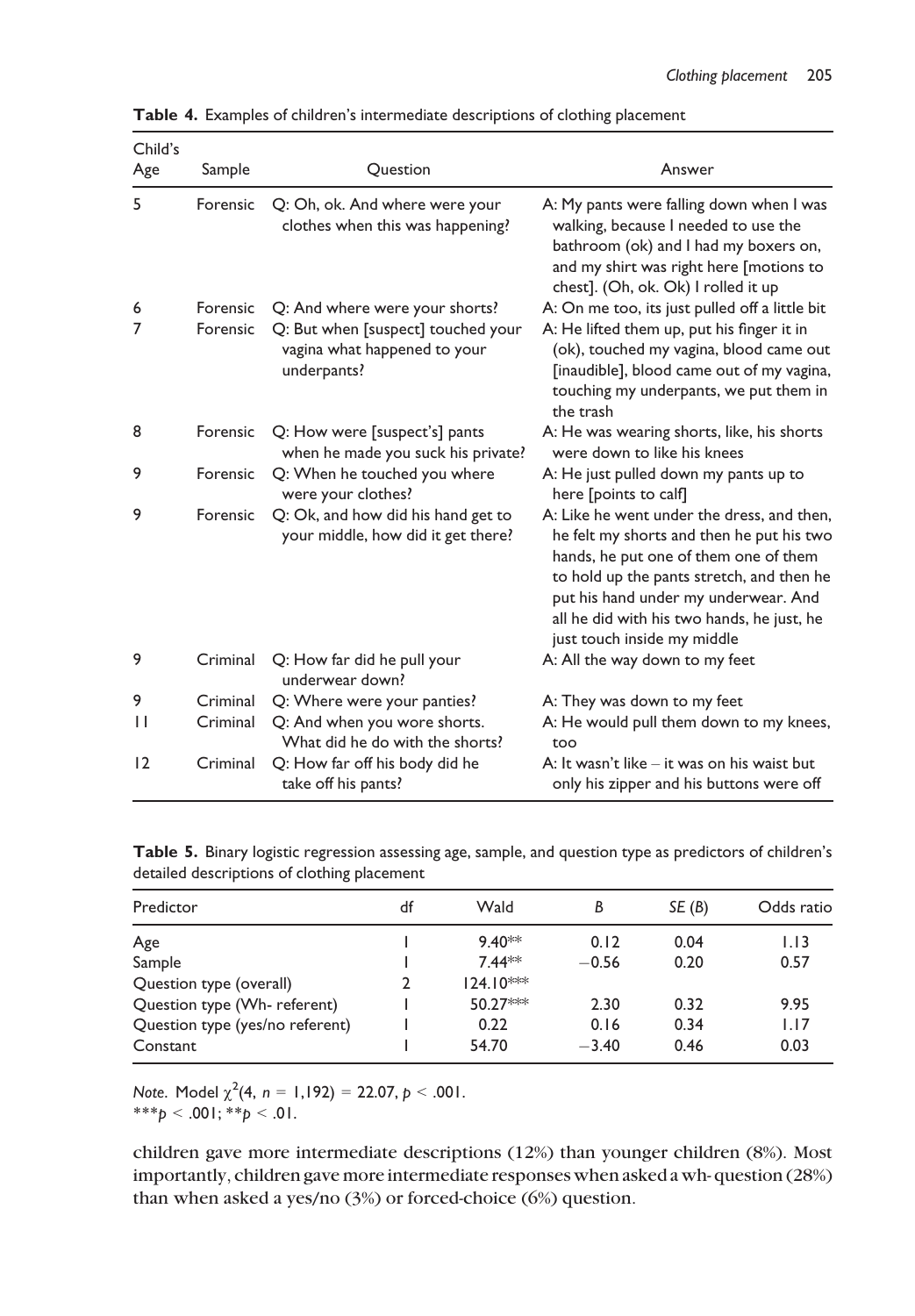| Predictor                       | df             | Wald       | В       | SE(B) | Odds ratio |
|---------------------------------|----------------|------------|---------|-------|------------|
| Age                             |                | $11.92**$  | 0.16    | 0.05  | 1.17       |
| Sample                          |                | 1.78       | $-0.33$ | 0.25  | 0.72       |
| Question type (overall)         | $\mathfrak{D}$ | 83.38***   |         |       |            |
| Question type (Wh- referent)    |                | $26.23***$ | 1.82    | 0.36  | 6.18       |
| Question type (yes/no referent) |                | 2.67       | $-0.66$ | 0.40  | 0.52       |
| Constant                        |                | 57.68      | $-4.06$ | 0.54  | 0.02       |

Table 6. Binary logistic regression assessing age, sample, and question type as predictors of children's intermediate descriptions of clothing placement

Note. Model  $\chi^2(4, n = 1,192) = 152.31, p < .001$ .

\*\*\*p < .001; \*\*p < .01.

Because some have recommended the use of 'something else' forced-choice questions (Anderson et al., 2010; Bourg et al., 1999; Faller, 2000; Oregon Department of Human Services, 2012), we further examined forced-choice questions and their productivity. Of the 172 forced-choice questions across the two samples, 26% ( $n = 44$ ) included a 'something else' option. This was less likely to occur in trials (10% of forced-choice questions) than in forensic interviews (44% of forced-choice questions),  $\chi^2(2, N = 172) = 25.93, p < .001$ , Cramer's  $V = .39$ . First, we examined whether children were more likely to resist one of the proffered responses when asked the 'something else' question. When children were asked a typical forced-choice question, they resisted simply choosing one of the proffered responses only 15% of the time (and answered 'I don't know' <1% of the time). When they were given the 'something else' option, they resisted the proffered responses 32% of the time (and answered 'I don't know' 5% of the time'). The something else option increased the likelihood of resisting a proffered response,  $\chi^2(1, N = 169) = 6.78$ ,  $p = .009$ . Second, we examined whether children were more likely to provide detailed clothing responses when asked the 'something else' option. Here, they rarely did so in response to either type of forcedchoice question (9% of the time to the typical forced-choice question, 2% of the time to the 'something else' question). Third, we looked for intermediate answers, and again neither type of forced-choice question was effective (6% in response to the typical forced-choice question, 5% to the 'something else' question).

# **Discussion**

The present study examined how children alleging sexual abuse are asked about clothing placement during abusive episodes, both in criminal trials and forensic interviews. The placement of clothing is of great importance, because it facilitates distinguishing abusive touch from non-abusive touch, as well as the severity of abuse when the touching is in fact sexual. If clothing has not been removed, at least partially, then sexual abuse appears less likely and certain types of sexual contact are physically impossible (or at least highly improbable). We assessed how often clothing placement was discussed, whether it was spontaneously mentioned by children or elicited by interviewers, how it was elicited, and whether children would provide more detailed or intermediate responses based on the way in which it was elicited. We predicted that questioners would most often ask children about clothing placement using yes/no and forced-choice questions, rather than whquestions, and that by doing so they would elicit less detailed and complete responses.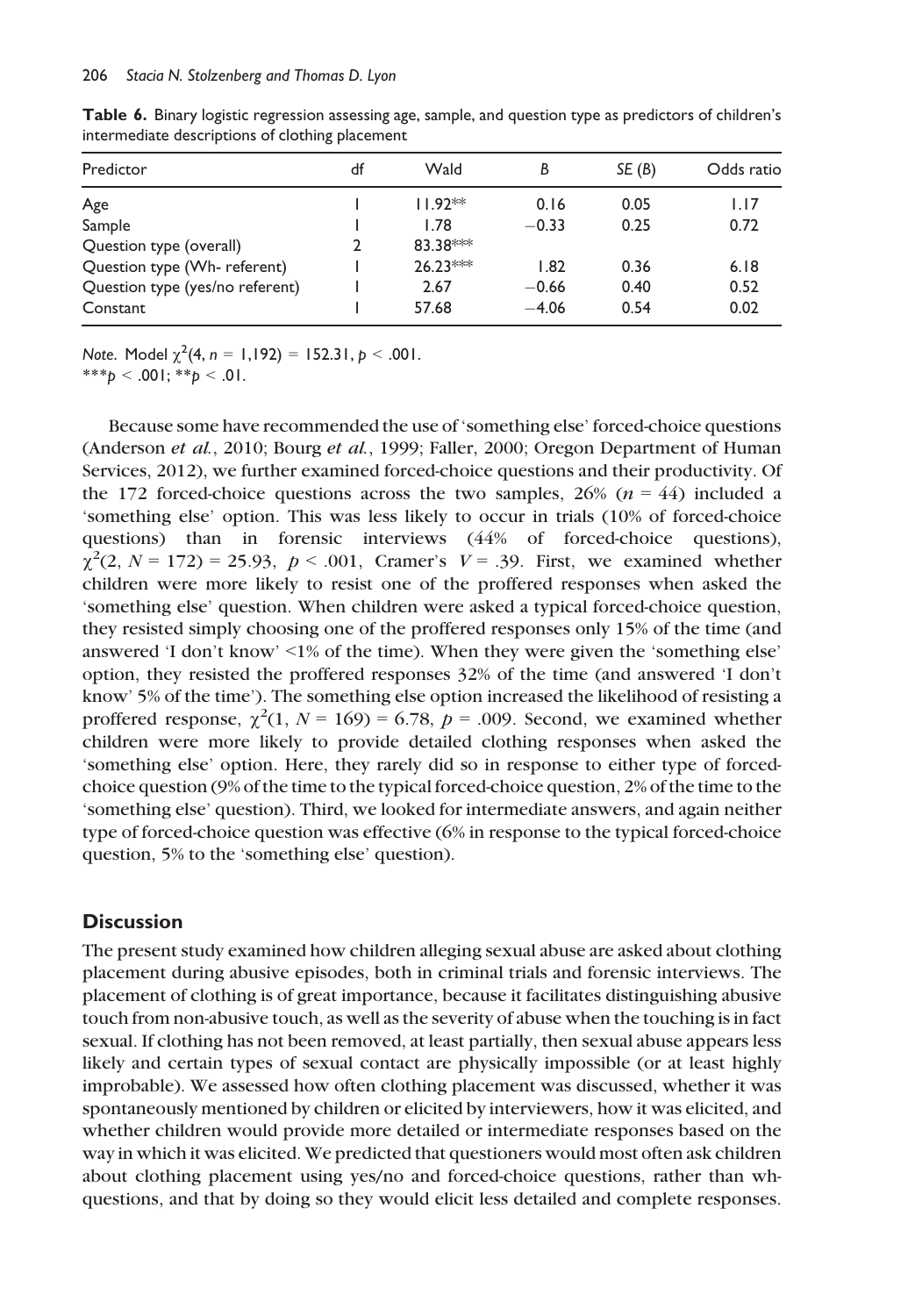Specifically, we predicted that wh- questions would often lead children to describe clothing placement in a fashion that was not captured by yes/no and forced-choice questions: they would elaborate on their responses, provide additional clothing detail, and, most importantly, provide an intermediate description, that is, a description that makes clear that choosing one of two prepositional pairs to describe clothing (e.g., on or off) would lead one to misconstrue the event. Our hypotheses were supported.

Discussions about clothing placement were common both in court and in the forensic interviews, illustrating the importance of eliciting such descriptions. They were particularly common in court, suggesting that attorneys place greater importance on clothing details. In the sample as a whole, questions about clothing were most often elicited by the questioner with a specific reference to clothing (80%), rather than spontaneously mentioned by the child, highlighting the importance of asking about clothing in the most productive possible manner. As we predicted, yes/no and forcedchoice questions predominated; only 25% of the questions were wh-. At the same time, the least common questions were the most productive; wh- questions led to more elaboration and more detail about clothing. Most significantly, when children spontaneously described clothing placement or were asked about clothing placement with a whquestion, they described it in a way that could not be captured by a single preposition over 25% of the time, whereas if they were asked about clothing placement with another form of question, they did so only about 5% of the time. This suggests that if interviewers ask closed-ended questions, they will likely misconstrue clothing placement in about 20% of cases. For example, a child might report that his clothing was 'on' during penetrative sexual abuse, despite the fact that his clothing was partially removed. As noted in the introduction, this can lead the child's report to appear incredible (State v. Emmett, 1992).

In a number of respects children's reports were more productive in forensic interviews than at trial. When asked about clothing, children were more likely to elaborate on their answers and to provide additional details about clothing placement in forensic interviews. In part, this can be attributed to the fact that forensic interviewers asked a higher proportion of wh- questions than attorneys (52% vs. 9%). This is consistent with other research finding that forensic interviewers ask more open-ended questions than attorneys (Hanna et al., 2012).

It is possible that at least some of attorneys' avoidance of wh- questions was strategic. Defence attorneys were less inclined to ask wh- questions than prosecutors, and more inclined to ask suggestive questions. Defence attorneys are surely less interested in eliciting elaborative reports from child witnesses than prosecutors or forensic interviewers and hope to exert maximum control through their questioning (Myers, 1986). For their part, however, prosecutors were still largely disinclined to ask wh- questions, doing so only 12% of the time. Although prosecutors might have reasons to avoid very broad openended questions for fear that a child will provide unexpected answers that fail to coincide with the charges (or the prosecutors' description of the case in his or her opening statement), it is hard to see why they would prefer yes/no and forced-choice questions to wh- questions such as 'Where were your clothes?' At best, children provide minimal responses to yes/no and forced-choice questions, which is unlikely to add to their credibility with the jury, and at worst, they provide underinformative responses that paint a misleading picture of the abuse event.

Given the correlational nature of our data, we cannot rule out the possibility that prosecutors were selectively asking wh- questions when it was necessary to do so to elicit intermediate descriptions of clothing placement, and asking yes/no and forced-choice questions when they knew that clothing placement could be simply described. This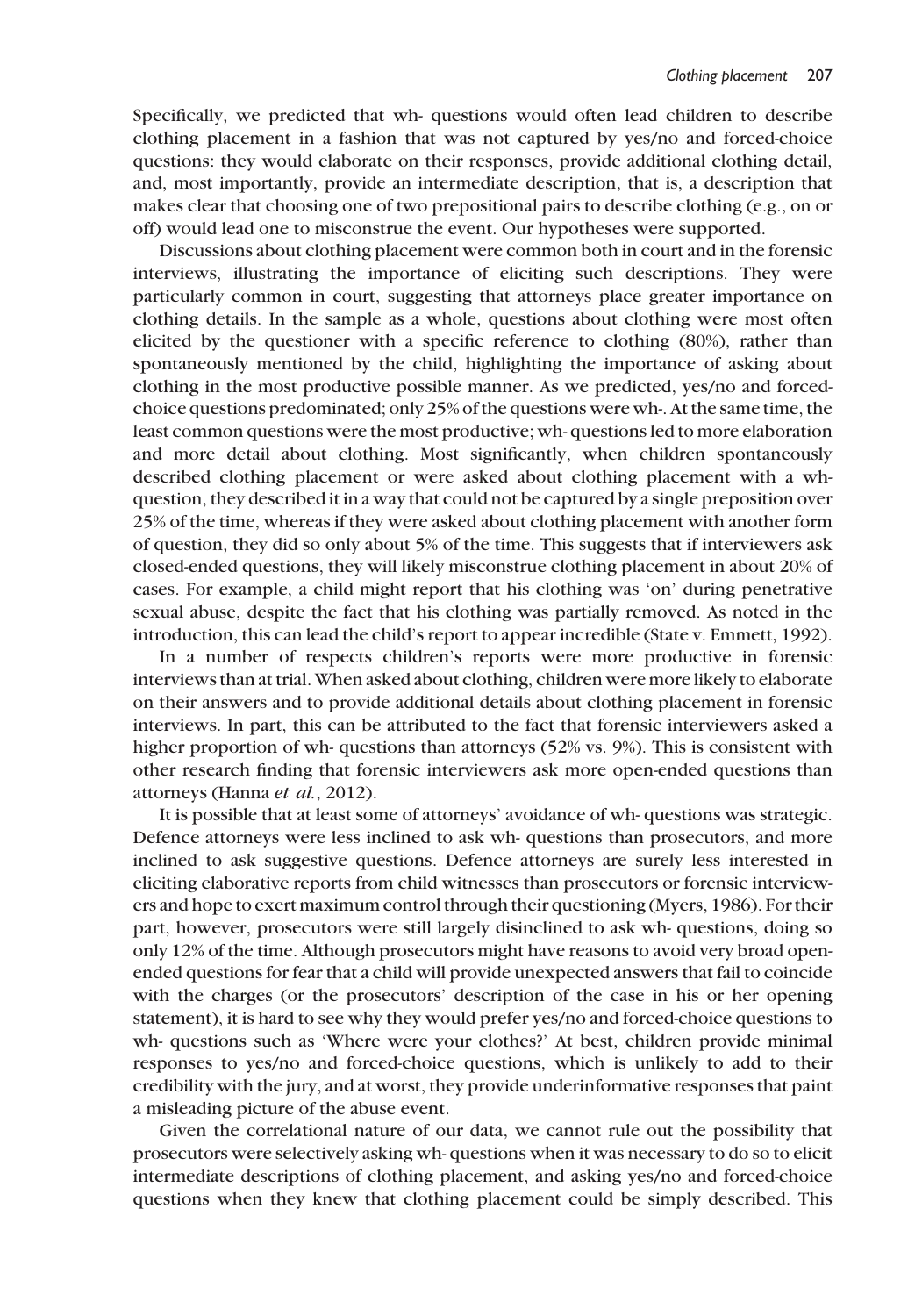seems unlikely, however. When children spontaneously described clothing placement, they described intermediate descriptions 33% of the time, but as noted, prosecutors' asked wh- questions about clothing placement only 12% of the time.

Even when question type was controlled, children were more likely to provide elaborative responses and to provide additional details about clothing placement in interviews than at trial. Moreover, they were more likely to spontaneously mention clothing placement. We suspect that this is due to the stressfulness of testifying in court (Goodman et al., 1992), which has been shown to inhibit children's responsiveness (Hill & Hill, 1986; Saywitz & Nathanson, 1993), and to attorneys' failure to build rapport and increase children's productivity by asking open-ended questions about innocuous events before asking about abuse (Ahern et al., 2015).

Although the forensic interviewers fared better than the trial attorneys in this sample, they were far from perfect. Half of their questions were open-ended, but of course half were therefore closed-ended. And although children were more likely to spontaneously mention clothing placement in the forensic interviews than in the trials, they still did so in less than half of the forensic interviews. On the one hand, this may suggest that children are not inclined to spontaneously mention information about clothing and that it is necessary for the interviewer to introduce the topic. Indeed, recent research has begun to investigate the most productive wh- questions in both forensic (Ahern, Andrews, Stolzenberg, & Lyon, 2015) and criminal settings (Ahern et al., 2015; Andrews, Ahern, Stolzenberg, & Lyon, 2016), with the recognition that some topics may require more specific inquiry.

On the other hand, it is also possible that children's spontaneous production of information about clothing placement would have been elicited had forensic interviewers made greater use of requests for free recall ('Tell me everything that happened') and 'cued invitations', in which interviewers encourage children to elaborate on their prior responses by asking questions such as 'You said [child generated detail]; what happened next?' and 'You said [child generated detail]; tell me more about that'. These types of prompts have been found to be both underutilized and highly productive (and in particular more productive than wh- questions) (Brown et al., 2013; Lamb et al., 2008). Moreover, interviewers might productively elicit descriptions of clothing placement through invitations that specifically reference clothing (e.g., 'What happened to your/his clothes when...'). These could have the additional advantage of producing narratives from children about changes in clothing placement; note that both closed-ended questions (e.g., 'Were your clothes on?') and wh- questions (e.g., 'Where were your clothes?') ask about moments in time, which are likely to provide an incomplete picture of the abuse narrative, and may confuse children.

We found several age differences showing that older children were more likely to give detailed clothing responses and intermediate answers, probably due to their superior verbal skills and memory. Attorneys (but not forensic interviewers) also showed some tendency to ask children different types of questions at different ages; they were less likely to ask younger children wh- questions, and more likely to ask them suggestive questions. As noted in the introduction, some commentators have argued that wh- questions will be difficult for younger children and that forced-choice questions could be made more productive (and less likely to elicit errors) by adding a 'something else' option. We found little evidence supporting this view. When interviewers used this approach (which only occurred in the forensic interviews), children were more likely to resist a proffered response, but they were no more likely to provide additional details about clothing placement, and most importantly, were no more likely to provide an intermediate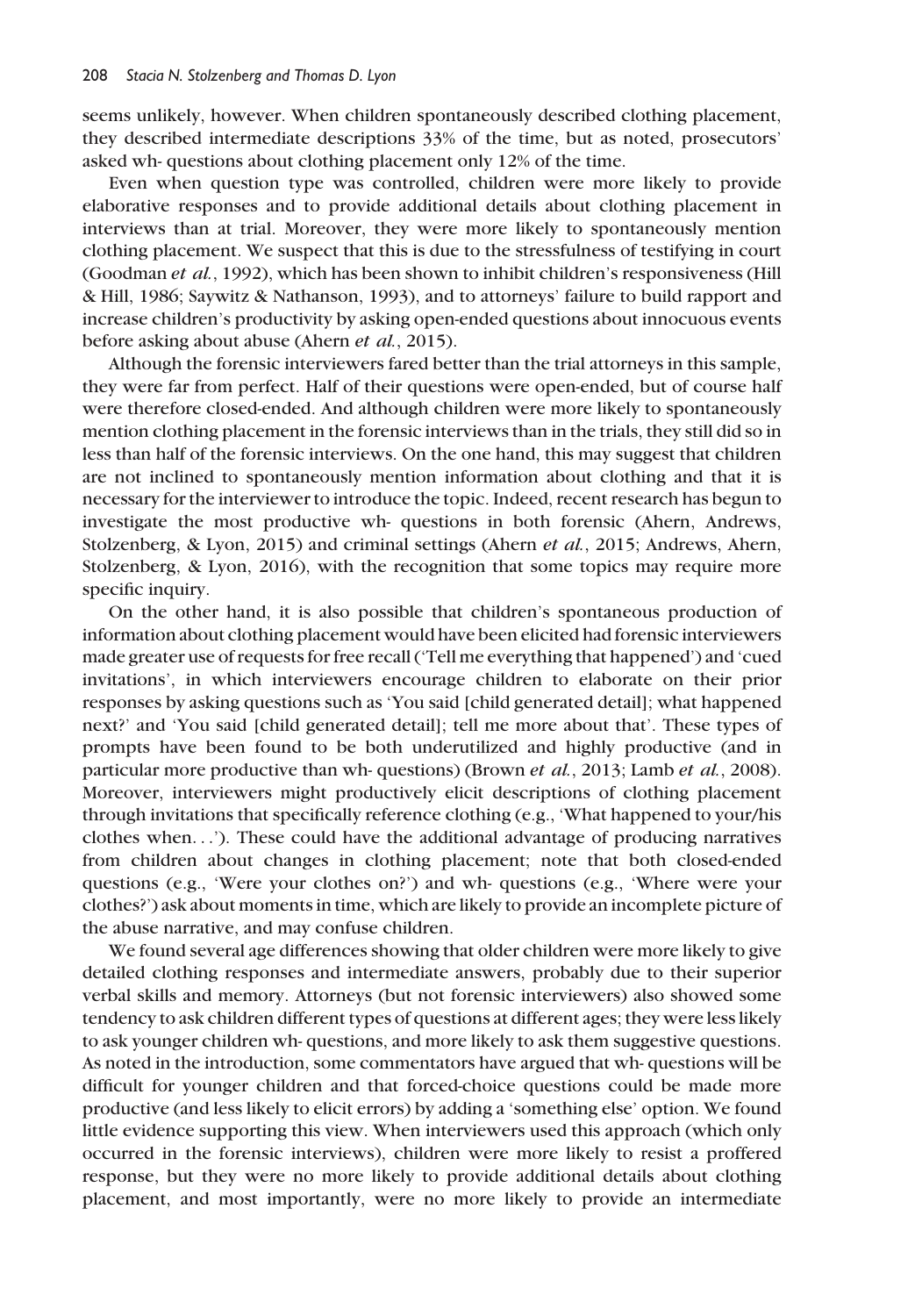response. However, the use of the 'something else' option was quite uncommon, and future research should examine its utility in the field (and its accuracy in the laboratory).

One limitation of the study is that we cannot determine whether children's responses were accurate. This is true of most observational research, which is nevertheless valuable for the insight it provides into actual practice and into the productivity of different questioning strategies in actual cases. Fortunately, the kinds of questions that this study finds most productive (wh- questions) are typically found to elicit fewer commission errors than yes/no questions and forced-choice questions in laboratory research (e.g., Peterson, Dowden, & Tobin, 1999). Nevertheless, future research should examine the productivity and accuracy of different types of questions about clothing placement in the laboratory. As noted in the introduction, the research on children's understanding of prepositions is of uncertain relevance for measuring children's ability to describe clothing placement. If children's understanding of prepositions in the abstract does in fact map onto their understanding of prepositions (and preposition-like words, such as verb particles) with respect to clothing, then differences between their usage and adult usage may arise. If children associate 'on' with support, then they may call clothes 'on' as long as they are supported by some part of the body, even if an adult would call them partially 'off'. If they associate 'up' and 'down' with verticality, then they may deny that articles of clothing have been pulled 'down' unless the person is standing.

Another limitation of the present study is that all of the interviews occurred in a single county. Los Angeles County is the largest and most populous county in the United States, as well as highly diverse, socio-economically and ethnically. Nevertheless, interviewing practices are likely to vary enormously across jurisdictions. A related problem is that although the forensic interviews are relatively recent, all of the trials occurred at least 14 years ago. However, there is little evidence that attorneys' questioning techniques have improved over time. For example, Hanna et al. (2012), who analysed courtroom transcripts in New Zealand from 2008, noted that their results were similar to those reported by Davies and Seymour (1998), who examined transcripts from cases tried in 1994. Nevertheless, it would be important for future research to examine a more recent sample of trials to determine whether questioning practices have improved over the years.

Further, we analysed productivity at the question level rather than at the child level. This is consistent with much of the research on the productivity of question types (Lamb, Sternberg, & Esplin, 2000); however, in doing so we ignored the possible dependence among attorneys, children, and question types. Ideally, studies on productivity would compare how individuals respond to different types of questions asked by the same attorney, but given the number of questions about clothing placement, this was not possible in the present investigation.

We could not account for delay of time between the alleged sexual abuse and subsequent questioning. When children provide testimony about criminal acts, delays of months or even years between testimony and the original event are not uncommon (Davies & Pezdek, 2010). It is possible that the delay between abuse and interview may have been greater in the criminal sample. This difference may influence the results, in the longer delays may lead to greater deterioration in memory, potentially influencing children's responding. However, the fact that we see similar results across the two samples strengthens the conclusion that question type drives the primary finding that wh- questions are superior, and in particular are more likely to elicit descriptions of clothing placement that could not be captured by a single preposition.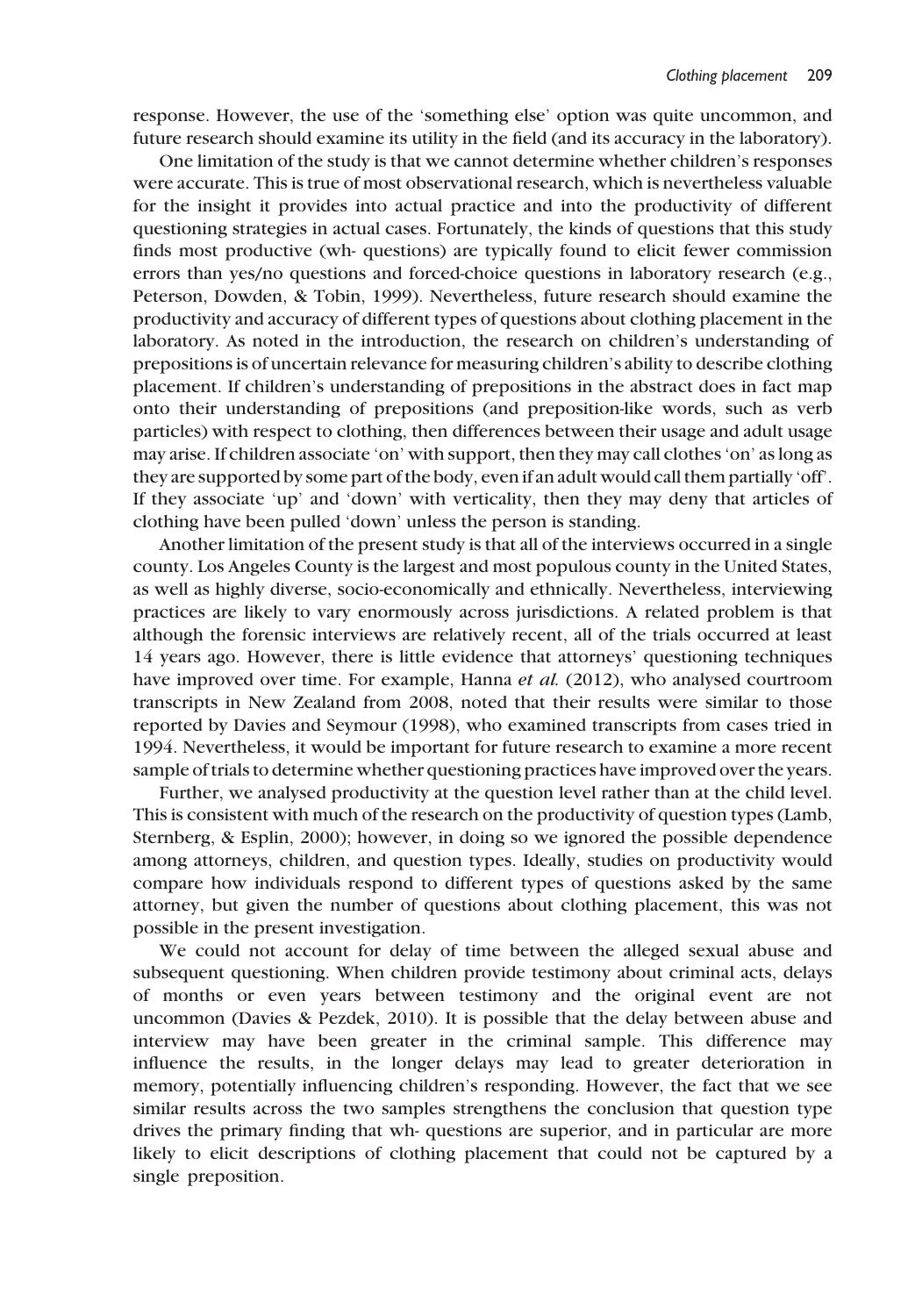In conclusion, descriptions of clothing placement are often critical in assessing whether and how sexual abuse occurred. The present study provided a first step in systematically assessing how attorneys and forensic interviewers question children about clothing placement in cases of child sexual abuse. The findings suggest that children's answers are at best incomplete, and at worst misleading, when they are asked yes/no and forced-choice questions, and that, unfortunately, these questions predominate. However, a better approach seems straightforward: questions like 'Where were your clothes?' and 'Where were his clothes?' appear much more productive and much less likely to lead to misunderstanding.

### Acknowledgement

This research was supported by NICHD Grant HD047290 to Thomas Lyon.

# **References**

- Ahern, E. C., Andrews, S. J., Stolzenberg, S. N., & Lyon, T. D. (2015). The productivity of wh- prompts in child forensic interviews. Journal of Interpersonal Violence. Advance online publication. doi:[10.1177/0886260515621084](http://dx.doi.org/10.1177/0886260515621084)
- Ahern, E. C., Stolzenberg, S. N., & Lyon, T. D. (2015). Do prosecutors use interview instructions or build rapport with child witnesses? Behavioral Sciences and the Law, 44, 476–492. doi:[10.1002/bsl.2183](http://dx.doi.org/10.1002/bsl.2183)
- American Professional Society on the Abuse of Children (APSAC) (2012). Practice guidelines: Investigative interviewing in cases of alleged child abuse. Chicago, IL: Author.
- Anderson, J., Ellefson, J., Lashley, J., Miller, A. L., Olinger, A., Russell, A., ... Weigman, J. (2010). The CornerHouse forensic interview protocol: RATAC®. Thomas M. Cooley Journal of Practical and Clinical Law, 12, 193–331.
- Andrews, S. J., Ahern, E. C., Stolzenberg, S. N., & Lyon, T. D. (2016). The productivity of wh- prompts when children testify. Applied Cognitive Psychology, 30, 341–349. doi[:10.1002/acp.3204](http://dx.doi.org/10.1002/acp.3204)
- Andrews, S. J., Lamb, M. E., & Lyon, T. D. (2015). Question types, responsiveness and selfcontradictions when prosecutors and defense attorneys question alleged victims of child sexual abuse. Applied Cognitive Psychology, 28, 253–261. doi:[10.1002/acp.3103](http://dx.doi.org/10.1002/acp.3103)
- Bourg, W., Broderick, R., Flagor, R., Kelly, D. M., Ervin, D. L., & Butler, J. (1999). A child interviewer's guidebook. Thousand Oaks, CA: Sage.
- Bowerman, M. (1996). The origins of children's spatial semantic categories: Cognitive versus linguistic determinants. In J. J. Gumperz (Ed.), Rethinking linguistic relativity (pp. 145–176). Cambridge, UK: Cambridge University Press.
- Brown, D. A., Lamb, M. E., Lewis, C., Pipe, M. E., Orbach, Y., & Wolfman, M. (2013). The NICHD investigative interview protocol: An analogue study. *Journal of Experimental Psychology*, 19, 367–382. doi[:10.1037.a0035143](http://dx.doi.org/10.1037.a0035143)
- Clark, H. H. (1973). Space, time semantics, and the child. In T. Moore (Ed.), Cognitive development and the acquisition of language (pp. 27–63). New York, NY: Academic Press.
- Clark, E. V. (1978). Strategies for communicating. Child Development, 4, 953–959. doi:[10.2307/](http://dx.doi.org/10.2307/1128734) [1128734](http://dx.doi.org/10.2307/1128734)
- Clark, E. V. (2004). How language acquisition builds on cognitive development. Trends in Cognitive Sciences, 8, 472–478. doi[:10.1016/j.tics.2004.08.012](http://dx.doi.org/10.1016/j.tics.2004.08.012)
- Davies, G. M., & Pezdek, K. (2010). Children as witnesses. In G. Towl & D. Crighton (Eds.), Textbook on forensic psychology (pp. 178–193). Oxford, UK: Wiley-Blackwell.
- Davies, E., & Seymour, F. W. (1998). Questioning child complaints of sexual abuse: Analysis of criminal court transcripts in New Zealand. Psychiatry, Psychology and Law, 5, 47–61. doi:[10.1080/13218719809524919](http://dx.doi.org/10.1080/13218719809524919)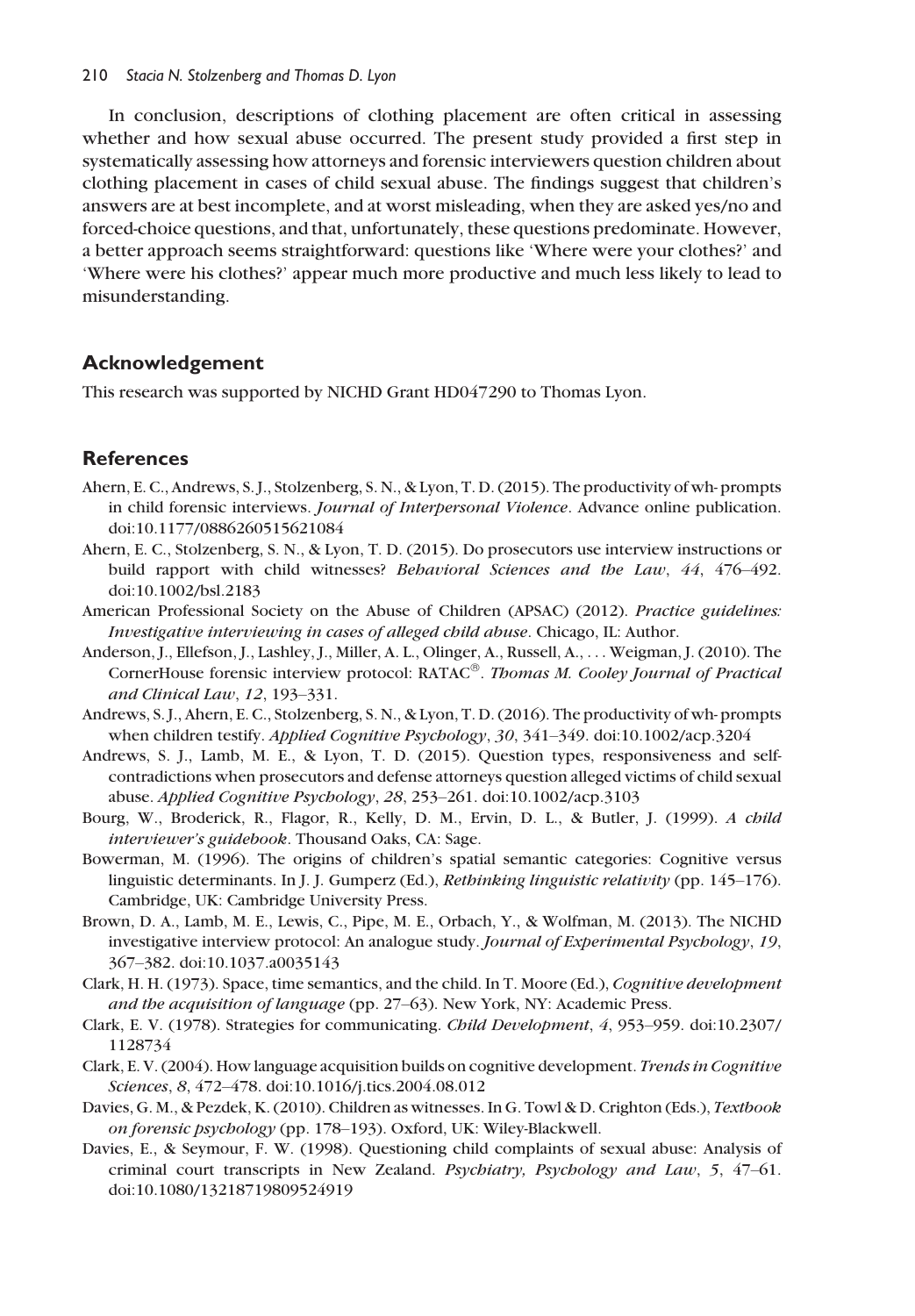Estate of Hearst v. Leland Lubinski, 67 Cal.App.3d 777 (1977).

- Evans, A., Stolzenberg, S. N., Lee, K., & Lyon, T. D. (2014). Young children's difficulty with indirect speech acts: Implications for questioning child witnesses. Behavioral Sciences & The Law, 32, 775–768. doi[:10.1002/bsl.2142](http://dx.doi.org/10.1002/bsl.2142)
- Faller, K. C. (2000). Questioning children who may have been sexually abused: An integration of research into practice. Journal of Aggression, Maltreatment & Trauma, 2, 37–58. doi:[10.1300/](http://dx.doi.org/10.1300/J146v02n02_03) [J146v02n02\\_03](http://dx.doi.org/10.1300/J146v02n02_03)
- Goodman, G. S., Taub, E. P., Jones, D. P. H., England, P., Port, L. K., Rudy, L., & Prado, L. (1992). Testifying in criminal court. Monographs of the Society for Research in Child Development, 57 (5, Serial No. 229), i–159.
- Grieve, R., Hoogenraad, R., & Murray, D. (1977). On the young child's use of lexis and syntax in understanding locative instructions.Cognition, 5, 235–250. doi[:10.1016/0010-0277\(77\)90003-8](http://dx.doi.org/10.1016/0010-0277(77)90003-8)
- Hanna, K., Davies, E., Crothers, C., & Henderson, E. (2012). Questioning child witnesses in New Zealand's criminal justice system: Is cross-examination fair? Psychiatry, Psychology and Law, 19, 530–546. doi[:10.1080/13218719.2011.615813](http://dx.doi.org/10.1080/13218719.2011.615813)
- Hershkowitz, I. (2011). Rapport building in investigative interviews of children. In M. E. Lamb, D. La Rooy, L. C. Malloy & C. Katz (Eds.), Children's testimony: A handbook of psychological research and forensic practice (pp. 109–128). Chichester, UK: John Wiley & Sons Ltd.
- Hill, P. E., & Hill, S. M. (1986). Videotaping children's testimony: An empirical view. Michigan Law Review, 85, 809–833.
- Johnston, J. R., & Slobin, D. I. (1979). The development of locative expressions in English, Italian, Serbo-Croatian and Turkish. Journal of Child Language, 6, 529–545. doi:[10.1017/](http://dx.doi.org/10.1017/S03050009000252X) [S03050009000252X](http://dx.doi.org/10.1017/S03050009000252X)
- Katsos, N., & Bishop, D. V. M. (2011). Pragmatic tolerance: Implications for the acquisition of informativeness and implicature. Cognition, 120, 67–81. doi[:10.1016/j.cognition.2011.02.015](http://dx.doi.org/10.1016/j.cognition.2011.02.015)
- Kelly, B. F. (2002). "Well you can't put your swimsuit on top of your pants!": Child-mother uses of in and on. In E. V. Clark (Ed.), Proceedings of the 31st Stanford child language research forum (pp. 10–21). Stanford, CA: CSLI.
- Klemfuss, J. Z., Quas, J. A., & Lyon, T. D. (2014). Attorneys' questions and children's productivity in child sexual abuse criminal trials. Applied Cognitive Psychology, 28, 780–788. doi:[10.1002/](http://dx.doi.org/10.1002/acp.3048) [acp.3048](http://dx.doi.org/10.1002/acp.3048)
- Lamb, M. E., Hershkowitz, I., Orbach, Y., & Esplin, P. W. (2008). Tell me what happened: Structured investigative interviews of child victims and witnesses. Chichester, UK: Wiley.
- Lamb, M. E., Sternberg, K. J., & Esplin, P. W. (2000). Effects of age and delay on the amount of information provided by alleged sex abuse victims in investigative interviews. Child Development, 71, 1586–1596. doi:[10.1111/1467-8624.00250](http://dx.doi.org/10.1111/1467-8624.00250)
- Lyon, T. D. (2005). Speaking with children: Advice from investigative interviewers. In P. Talley (Ed.), Handbook for the treatment of abused and neglected children (pp. 65–82). Binghamton, NY: Haworth.
- Memon, A., & Vartoukian, R. (1996). The effects of repeated questioning on young children's eyewitness testimony. British Journal of Psychology, 87, 403–415. doi[:10.1111/j.2044-](http://dx.doi.org/10.1111/j.2044-8295.1996.tb02598x) [8295.1996.tb02598x](http://dx.doi.org/10.1111/j.2044-8295.1996.tb02598x)
- Myers, J. E. (1986). Child witnesses: Techniques for direct examination, cross-examination, and impeachment. The Pacific Law Journal, 18, 801–942.
- Oregon Department of Human Services (2012). Child welfare practices for cases with child sexual abuse. Salem, OR: Author.
- Peterson, C., Dowden, C., & Tobin, J. (1999). Interviewing preschoolers: Comparisons of yes/no and wh-questions. Law and Human Behavior, 23, 539–555. doi:[10.1023/A:1022396112719](http://dx.doi.org/10.1023/A:1022396112719)
- Peterson, C., & Grant, M. (2001). Forced-choice: Are forensic interviewers asking the right questions? Canadian Journal of Behavioural Science, 33, 118–127. doi:[10.1037/h0087134](http://dx.doi.org/10.1037/h0087134)
- Poole, D. A., & Lindsay, D. S. (2001). Children's eyewitness reports after exposure to misinformation from parents. Journal of Experimental Psychology. Applied, 7, 27–50. doi:[10.1037/1076-](http://dx.doi.org/10.1037/1076-898X.7.1.27) [898X.7.1.27](http://dx.doi.org/10.1037/1076-898X.7.1.27)